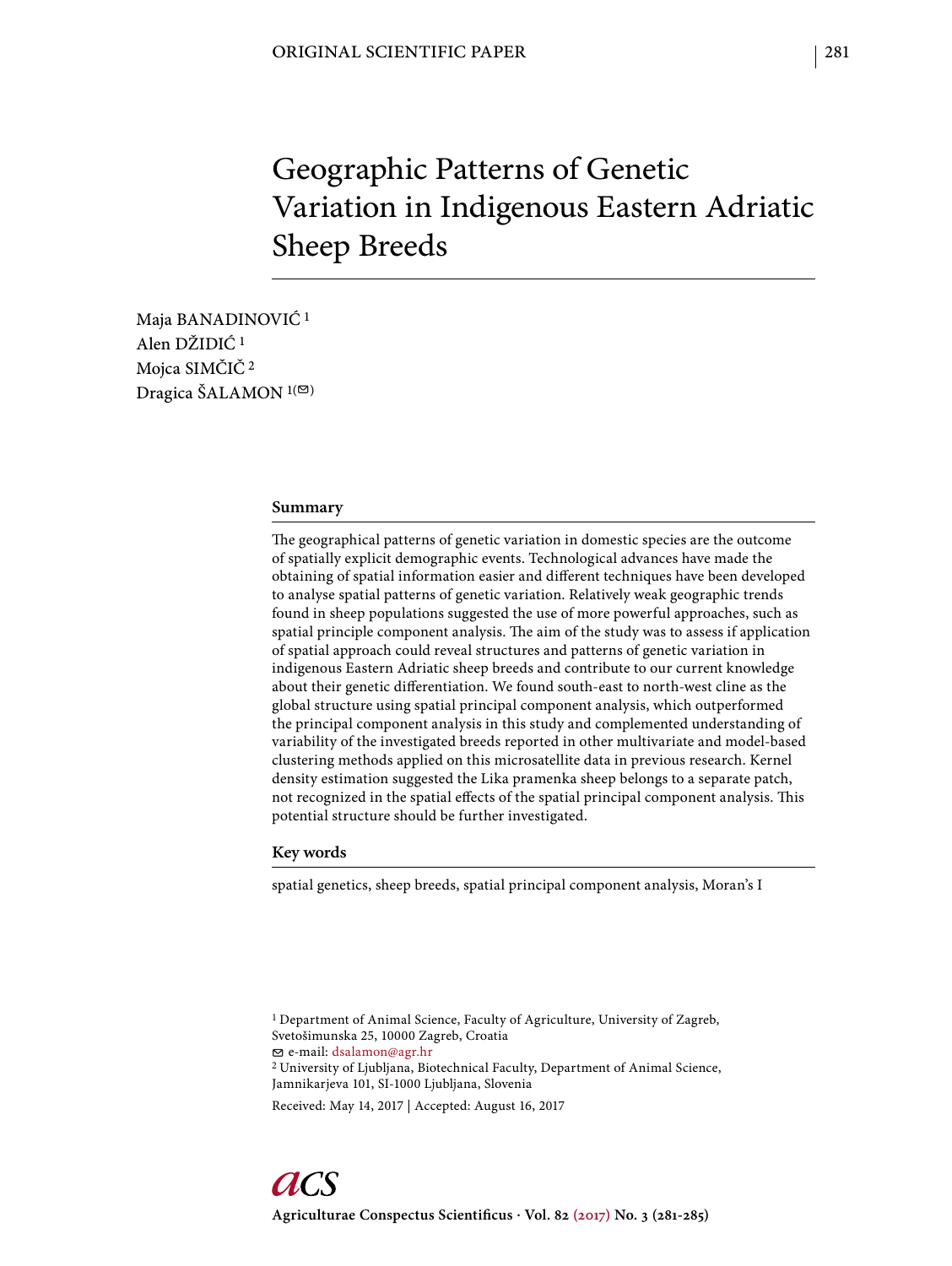#### **Introduction**

The geographical patterns of genetic variation in a domestic species are the outcome of demographic events of domestication, migration, selection, isolation, and expansion of successful breeds, which are by themselves also spatially explicit (Manni et al., 2004). As technological advances have made obtaining spatial information easier, there is a strong interest to include them in the analysis of genetic data (Joost et al, 2010; Joost et al., 2015). The geographic mosaic of genotypes that reflects the movement of alleles, the impact of genetic bottlenecks, and the effects of local selection pressures (spatially and temporally) could be used to infer evolutionary history and the processes that have shaped these geographic patterns in domestic animals (Laloë et al., 2010), for conservation purposes (Ruiz-Garcia and Jordana, 2000) or for learning about the adaptation of domestic animals to different environments (Pariset et al., 2012). In domestic animal conservation, breed is usually the object of conservation efforts, and spatial data is proposed for integration in the analyses of conservation of farm animal genetic resources (Duruz et al., 2017), even though the guidelines for genetic characterization of genetic resources only state its importance in visualisation (FAO, 2011.)

Different techniques have been developed to analyse spatial patterns of genetic variation among populations exploiting the geographic dimension of genetic data (François and Waits, 2016; Manel et al., 2003). Spatial auto-correlation analysis (Smouse and Peakall, 1999) is the initial approach to detect if proximate entities are more or less similar than expected for a random distribution (Ruiz-Garcia and Jordana, 2000). Mantel correlogram detects spatial structuring, without providing visualization of the spatial patterns (Legendre and Legendre, 1998). Different model based clustering approaches are inappropriate strategy when individuals are genetically structured as a cline (Jombart et al., 2008). Widely used exploratory alternatives are reduced space ordination methods, such as principle component analysis (PCA) (Patterson et al., 2006). Spatial multivariate methods, namely spatial principle component analysis (sPCA) and spatial multidimensional scaling (sMDS), are recommended tools for describing the correlation of genetic variation of domestic animals with geography by Laloë et al. (2010). Unlike PCA, they

use explicit geographic information, location coordinates. Global structures (patches, clines, intermediates) are distinguished from local ones (strong genetic differences between neighbours) and from random noise. Different patterns can be described in the revealed structuring: isolation by distance, clines, metapopulations and barriers to gene flow.

The aim of this study was to assess if application of spatial approach, namely sPCA, could reveal structures and patterns of genetic variation in indigenous Eastern Adriatic sheep breeds better than PCA, and contribute to our knowledge about their genetic differentiation.

#### **Material and methods**

Obtaining the genotypes on 28 microsatellite loci (392 alleles) of 317 animals was described in Salamon et al. (2014), where names of the markers and the diversity parameters for the markers are reported. Genotype data were converted into allele counts per population/breed. Animals were sampled from 13 populations described in supplementary material of Salamon et al. (2014) and by Šalamon et al. (2015). Breed names, countries of origin, sample group abbreviations and geographical coordinates are given in Table 1.

Calculations and visualizations were obtained using the R software (R Core Team, 2011). First PCA, and then sPCA were performed with adegenet package (Jombart, 2008). Function scaleGen was used to scale and centre the data. Kernel density estimation on the three retained principal components was performed to visualize structure identified by PCA and sPCA. In Moran's I test, performed in spdep package (Bivand and Piras, 2015), and in sPCA, we used k-nearest neighbours connection network (*k=4*). Spatial structures detected by sPCA were tested using the global and local permutation tests using Moran's eigenvector maps (Laloë et al., 2010). The confirmed spatial structure is visualized on the altitude map of the sampling area in order to assess spatial patterns. Visualizations were performed using adegenet, maptools (Bivand and Lewin-Koh, 2017) and raster (Hijmans, 2016) packages. We checked if the first two retained axes from PCA and sPCA were correlated. Also, spatial autocorrelation of the first three PCA axis was tested using Moran's I test.

| Sampled breed      | Group abbreviation | Country of sampling    | Climate       | Longitude | Latitude |
|--------------------|--------------------|------------------------|---------------|-----------|----------|
| Cres Island Sheep  | CRE                | Croatia                | Subtropical   | 44.96732  | 14.40567 |
| Dalmatian Pramenka | DAL                | Croatia                | Subtropical   | 43.92263  | 15.95975 |
| Istrian Sheep      | <b>IST</b>         | Croatia                | Subtropical   | 45.07881  | 13.88324 |
| Krk Island Sheep   | <b>KRK</b>         | Croatia                | Subtropical   | 45.09899  | 14.56650 |
| Kupres Pramenka    | <b>KUP</b>         | Bosnia and Herzegovina | Highland      | 43.74753  | 17.36175 |
| Lika Pramenka      | LIK                | Croatia                | Highland      | 44.64939  | 15.54746 |
| Pag Island Sheep   | PAG                | Croatia                | Subtropical   | 44.48131  | 14.97608 |
| Privor Pramenka    | PRI                | Bosnia and Herzegovina | Continental   | 43.86151  | 17.68529 |
| Rab Island Sheep   | RAB                | Croatia                | Subtropical   | 44.75275  | 14.78397 |
| Dubrovnik Ruda     | <b>RUDA</b>        | Croatia                | Mediterranean | 42.78214  | 17.82512 |
| Istrian Pramenka   | <b>SLO</b>         | Slovenia               | Subtropical   | 45.51118  | 13.90069 |
| Stolac Pramenka    | <b>STO</b>         | Bosnia and Herzegovina | Subtropical   | 43.34809  | 18.12578 |
| Vlašić Pramenka    | VLA                | Bosnia and Herzegovina | Continental   | 43.77771  | 17.25128 |

Table 1. Thirteen sampled populations with sample abbreviations and locations of sampling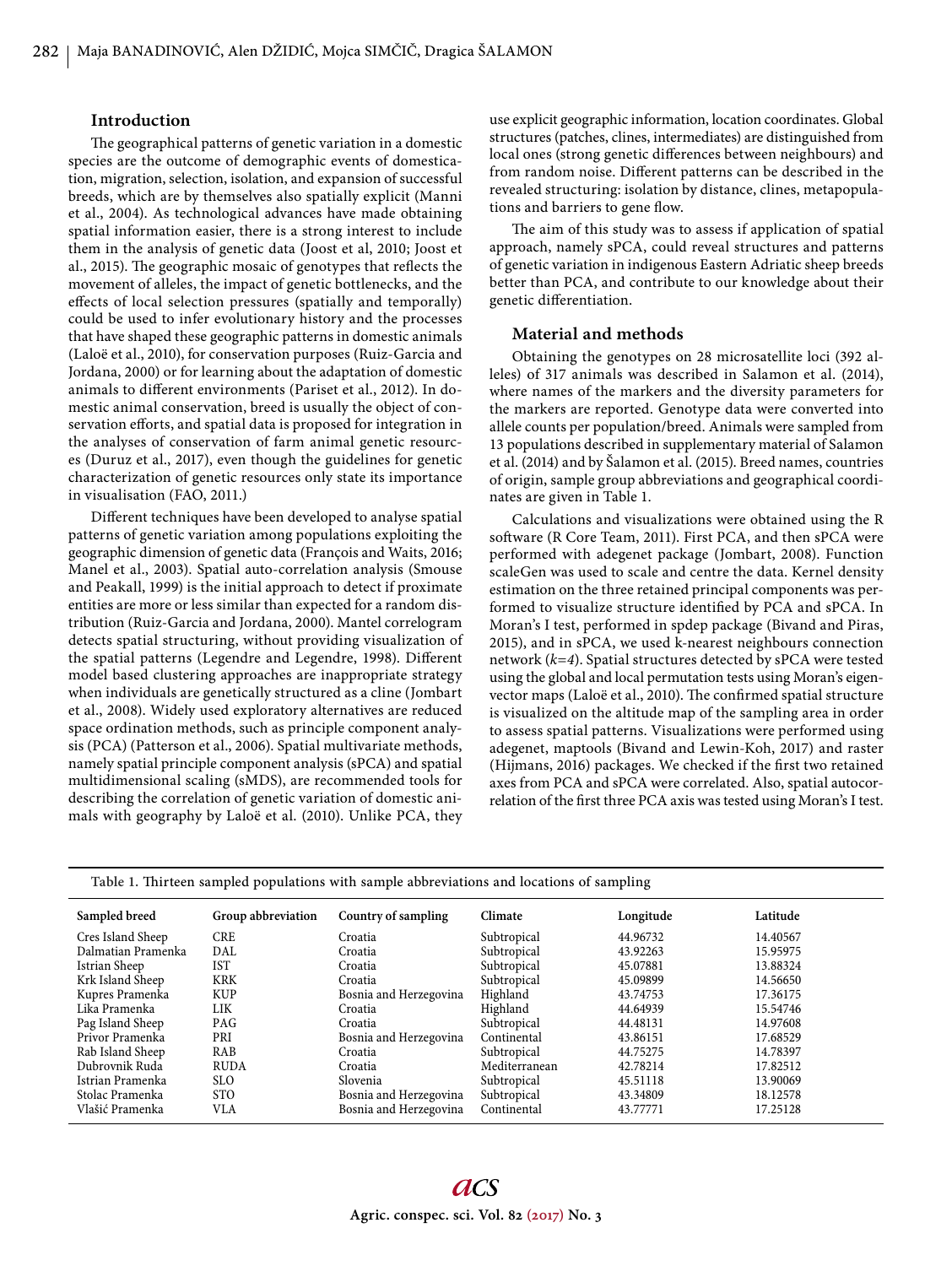# **Results and discussion**

First three PCs (principal components) explained 34.62% of the genetic variability. Structure identified by PCA first three axes points to two patches, separating Lika Pramenka (LIK) as the most genetically different. Kernel density estimation suggests that LIK sheep belongs to a separate patch (Figure 1. A). Even though the first PC plotted onto the map exhibited two group of populations (from the northern part of the Eastern Adriatic, and from the Southern part), the pattern could not be identified as a cline or as two patches (Figure 1. B). As in the factorial correspondence analysis performed on the 12 Eastern Adriatic populations (43% of the variability explained in three components) LIK is the most distinguished population (Salamon et al., 2014). Second PC also separates the Pag Island Sheep (PAG), Cres Island Sheep (CRE) and Krk Island Sheep (KRK) from the Rab Island Sheep (RAB), Istrian Sheep (IST) from Croatia and Istrian Pramenka from Slovenia (SLO). The third axis contributes to separation of the SLO and IST populations from PAG, CRE, KRK, and RAB populations, as well as separation of Dubrovnik Ruda (RUDA) population from the Dalmatian Pramenka (DAL), Vlašić Pramenka (VLA), Kupres Pramenka (KUP), Stolac Pramenka (STO), Privor Pramenka (PRI) populations. The first three axes were tested for spatial autocorrelation. The Moran's I tests detected significant autocorrelation in the scores of the first PCA axis (I =  $0.565$ , p < 0.01). The geographical component in the first PC was also reported by Laloë et al. (2010). The other two PCs did not show spatial autocorrelation  $(I = 0.040, NS; I = -0.065, NS).$ 

underlying spatial processes were random, and more of the spatial content is explained by the first sPC (Figure 2. B). The first global scores component represents 18.4% of the total variation. According to Laloë et al. (2010), the first PC and sPC in sheep populations were highly correlated. The same was found in our results ( $r^2$  = 0.845, p < 0.001). The negative scores (second sPC) did not exhibit a significant local structure according to local permutation test (max(t) =  $0.091$ , NS). Since the second sPC represents 22.3% of the total variation, it was used for the final interpretation (Figure 2. C. and D.). Lower correlation was found between the second sPC and the second PC ( $r^2$  = 0.648,  $p$  < 0.05).

The global scores of the first sPC clearly differentiated the north-west (RAB, KRK, PAG, IST, CRE, SLO, LIK) from the south-east global structure (DAL, PRI, STO, KUP, VLA, RUDA) of populations (Figure 2. A). Kernel density estimation suggests this structure to be the larger patch showing substructure. The smaller patch suggested by the kernel density estimation contains only LIK population (Figure 2. A) and in sPCA this population is distinguished considering both sPCs. Lag vector of the first sPC plotted on the altitude map reveals the first global structure to be a cline spanning from southeast towards northwest (Figure 2. B). The southwest to northwest cline was found in other sheep populations, but also in cattle and goat populations (Laloë et al., 2010), and could be explained by SE-NW expansion after the domestication event. Local interpolation of scores points the steepest genetic differentiation south of Pag Island and Lika area where the red lines are concentrated, which is the area of DAL population (Figure 2. C). Similarly, model-based clustering in



**Figure 1.**

Results of principal component analysis. A First and second principle axes shown with kernel density estimation to visualize structure in the data. B Representations of the first PC scores of the Eastern Adriatic sheep populations on the altitude map of Slovenia, Croatia and Bosnia and Herzegovina.

The first two spatial principle components (sPCs) explained 40% of the total variation, more than the tree PCs, and more than first five axes of the sPCA performed by Laloë et al. (2010) on microsatellite data of 46 sheep breeds. Global permutation test rejected the null-hypothesis of the absence of spatial structure (max(t) = 0.110,  $p < 0.05$ ). Higher level of the spatial content was found in the first sPC (I = 0.884) than in the first PC  $(I = 0.565)$ , indicating the spatial distribution of high scores in the dataset is more spatially clustered than would be expected if

previous research proposed low cluster differentiation in DAL (Salamon et al., 2014). Second sPC divides the southern group DAL and PRI from STO, KUP, VLA and RUDA populations. It also divides LIK, IST, CRE and SLO populations from RAB, KRK and PAG populations in the northern group. This could be the reason why previous attempts with the hierarchical analysis of molecular variance did not detect pronounced differentiation between the mainland and the island breeds (Salamon et al., 2014). The final result of the sPCA shown on Figure 2. D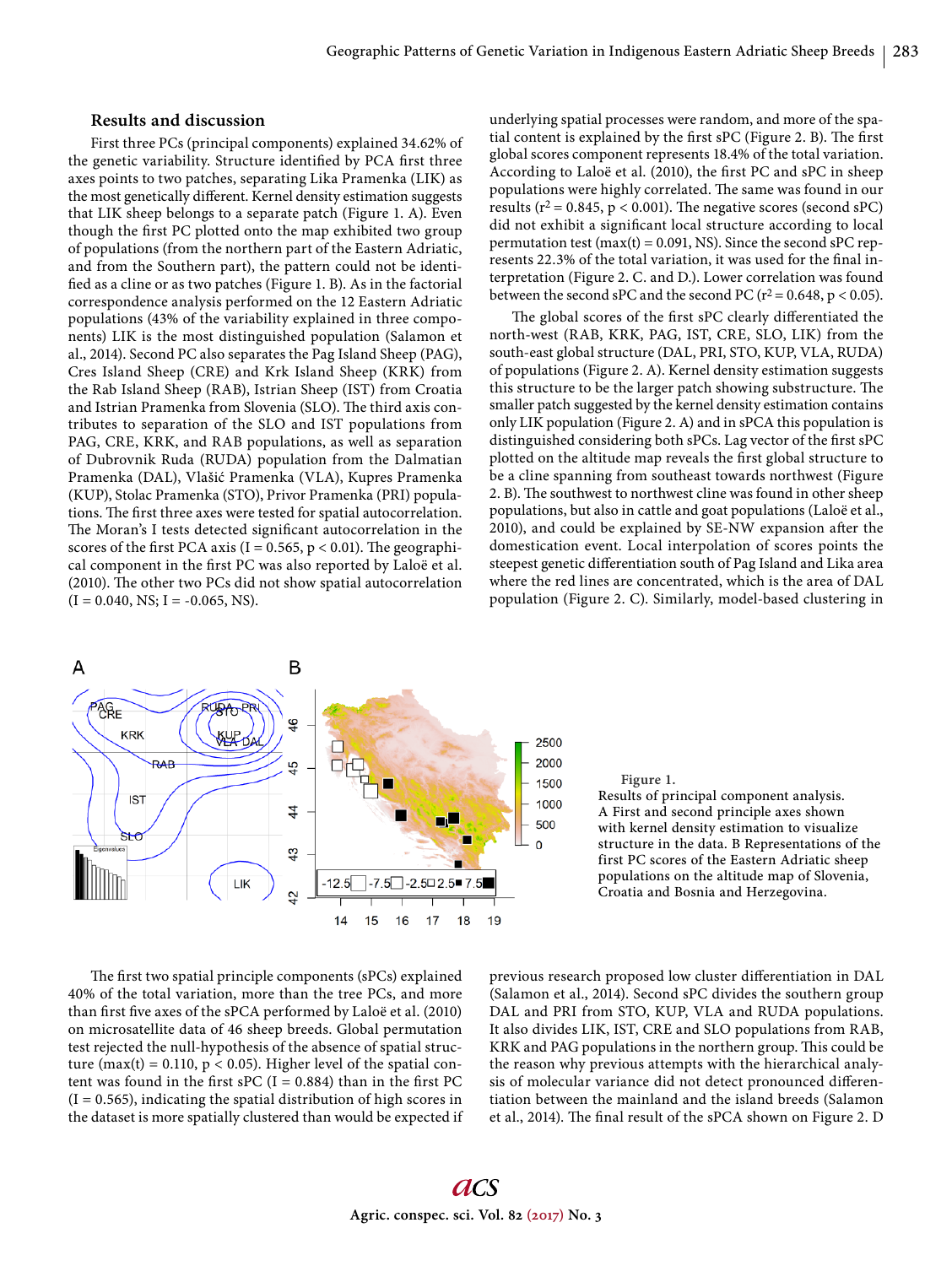

**Figure 2.** Results of spatial principle component analysis. A First positive and first negative scores component shown, with kernel density estimation to visualize structure in the data. B Lag vector of the first principle component plotted on the altitude map of Slovenia Croatia and Bosnia and Herzegovina. Sizes of squares represent different absolute values. C Spatial interpolation of scores in grey levels with contour lines in red indicating the genetic differentiation. D The results of spatial principle component analysis showing first global scores component and first negative scores component assigned to red and green colour channel, presented in geographical space.

presents the south-east to north-west cline and additional genetic differentiation captured from the second sPC in red-greenblue channel, emphasizing substructure of the northern part of the cline where SLO, IST and CRE are differentiated from KRK, RAB and PAG, and more pronouncedly from LIK population. In the southern part of the cline DAL and PRI are distinguished from STO, VLA, KUP and RUDA, with the last one showing more pronounced genetic differentiation inside its' group when second sPC is considered.

Despite the weak spatial structuring in sheep populations (Laloë et al., 2010) in comparison with other farm animals of domestic species, spatial aspect shows certain value in multivariate discovery-based studies and exploits the whole diversity in the data. Since model based clustering methods are useful in explaining diversity of the breeds as the management units (FAO, 2011), but are not recommended strategy when there is a cline structure behind the variability (Jombart et al., 2008), spatial multivariate methods should be used to understand the variability, especially if the breed is not a distinct genetic population as in Eastern Adriatic or in Baltic sheep breeds (Tapio et al. 2005).

## **Conclusion**

Focusing the analysis on the part of the variance that is spatially structured and using spatial information as a component of the optimized criterion in sPCA we have successfully retrieved south-east to north-west cline as the simple global structure, and even though the negative component did not have relevant spatial information, it provided explanation of the additional captured

variation, and performed better than the PCA. Likewise, sPCA explained the variation better than other multivariate methods (factorial correspondence analysis) and model based structuring methods (structure and AMOVA). Further investigation encompassing more breeds could reveal if the pronounced genetic differences found in LIK and RUDA sheep belong to certain spatial structure in general sheep population.

#### **References**

- Bivand R., Piras G. (2015). Comparing implementations of estimation methods for spatial econometrics. J Stat Softw 63(18): 1-36
- Bivand R., Lewin-Koh N. (2017). maptools: Tools for Reading and Handling Spatial Objects. R package version 0.9-1. https:// CRAN.R-project.org/package=maptools
- Duruz S., Flury C., Matasci G., Joerin F., Widmer I., Joost S. (2017). A WebGIS platform for the monitoring of Farm Animal Genetic Resources (GENMON). PLoS One 12(4): e0176362
- Food and Agriculture Organization of the United Nations (FAO) 2011. Molecular genetic characterization of animal genetic resources. FAO Animal production and health guidelines. No. 9. Commission on genetic resources for food and agriculture. FAO, Rome, Italy.
- François O., Waits L. P. (2016). Clustering and assignment methods in landscape genetics. In: Landscape Genetics: Concepts, Methods, Applications, First Edition. (N Balkenhol, S A Cushman, A T Storfer, L P Waits, eds), John Wiley & Sons, Ltd., 114-128
- Hijmans R. J. (2016). raster: Geographic Data Analysis and Modeling. R package version 2.5-8. https://CRAN.R-project.org/ package=raster